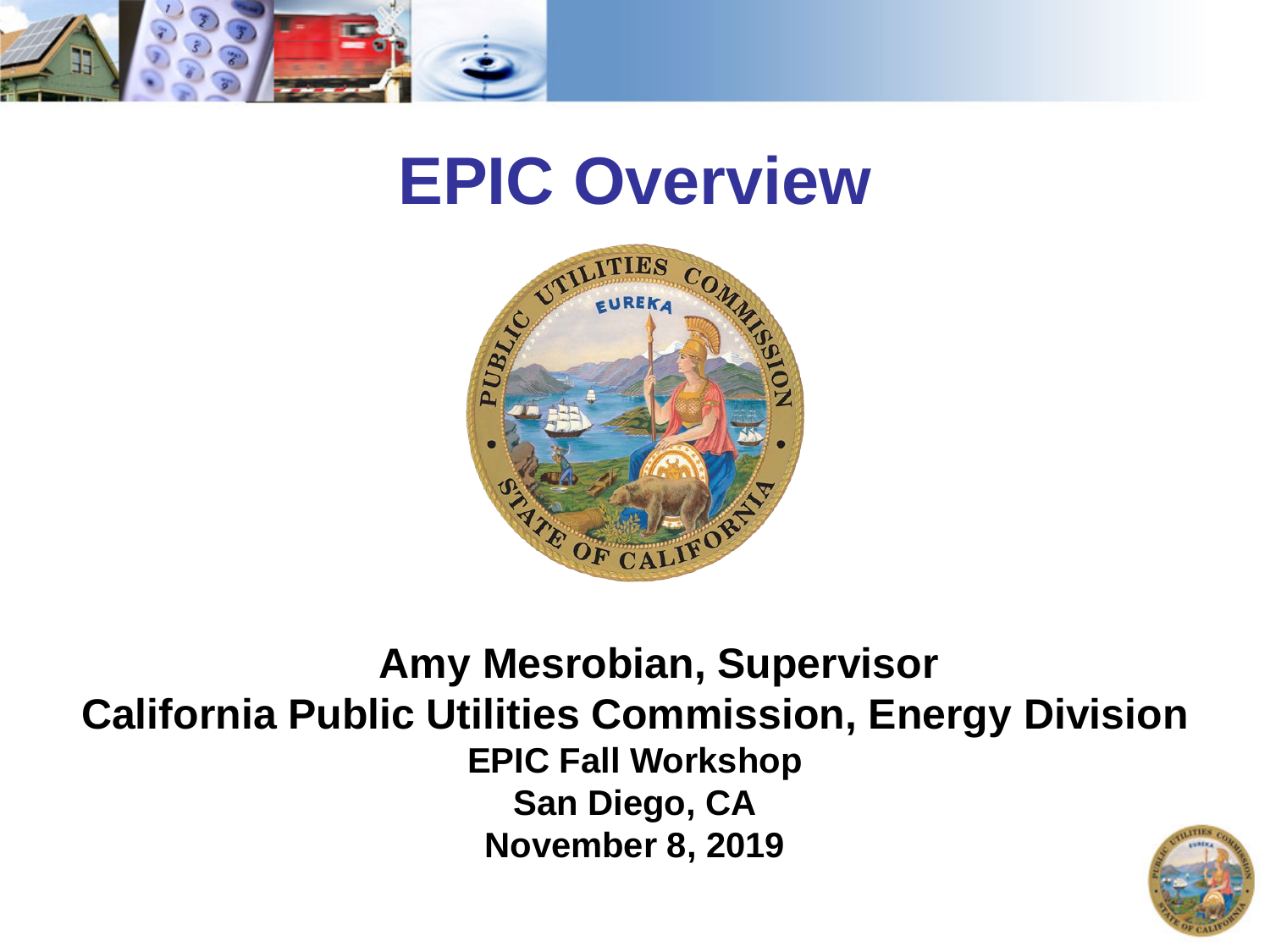

### **CPUC Ratepayer Funded Research, Development & Deployment**

Electric Program Investment Charge (EPIC)

• \$555 million for 2018-2020

California Energy Systems for the 21st **Century** 

• \$35 million for 2014-2019

Natural Gas Research and Development

• \$24 million/yr

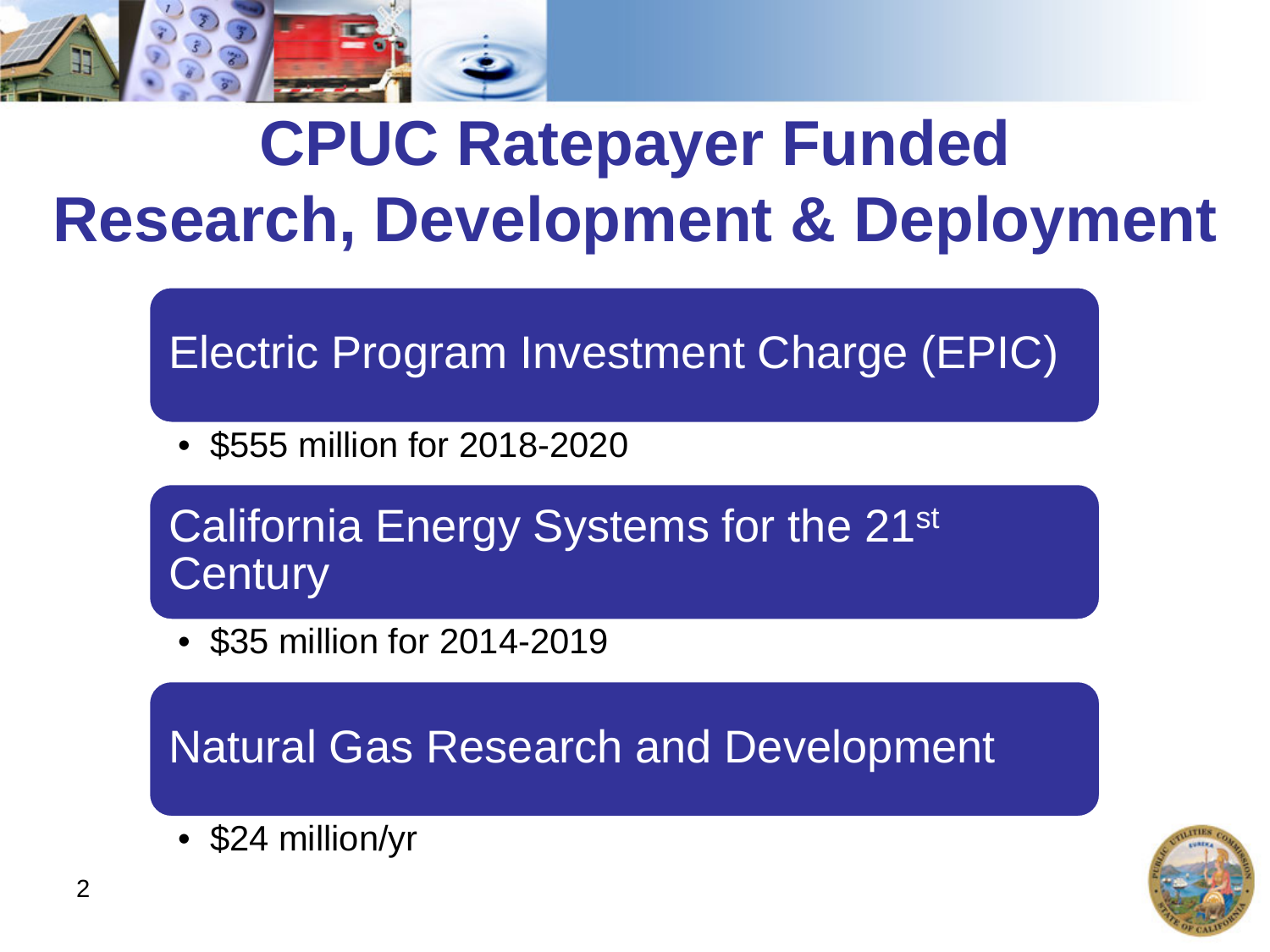

## **EPIC Overview**

- CPUC established in 2011, funded by electric utility customers
- Provides investments in clean energy innovation to benefit California ratepayers



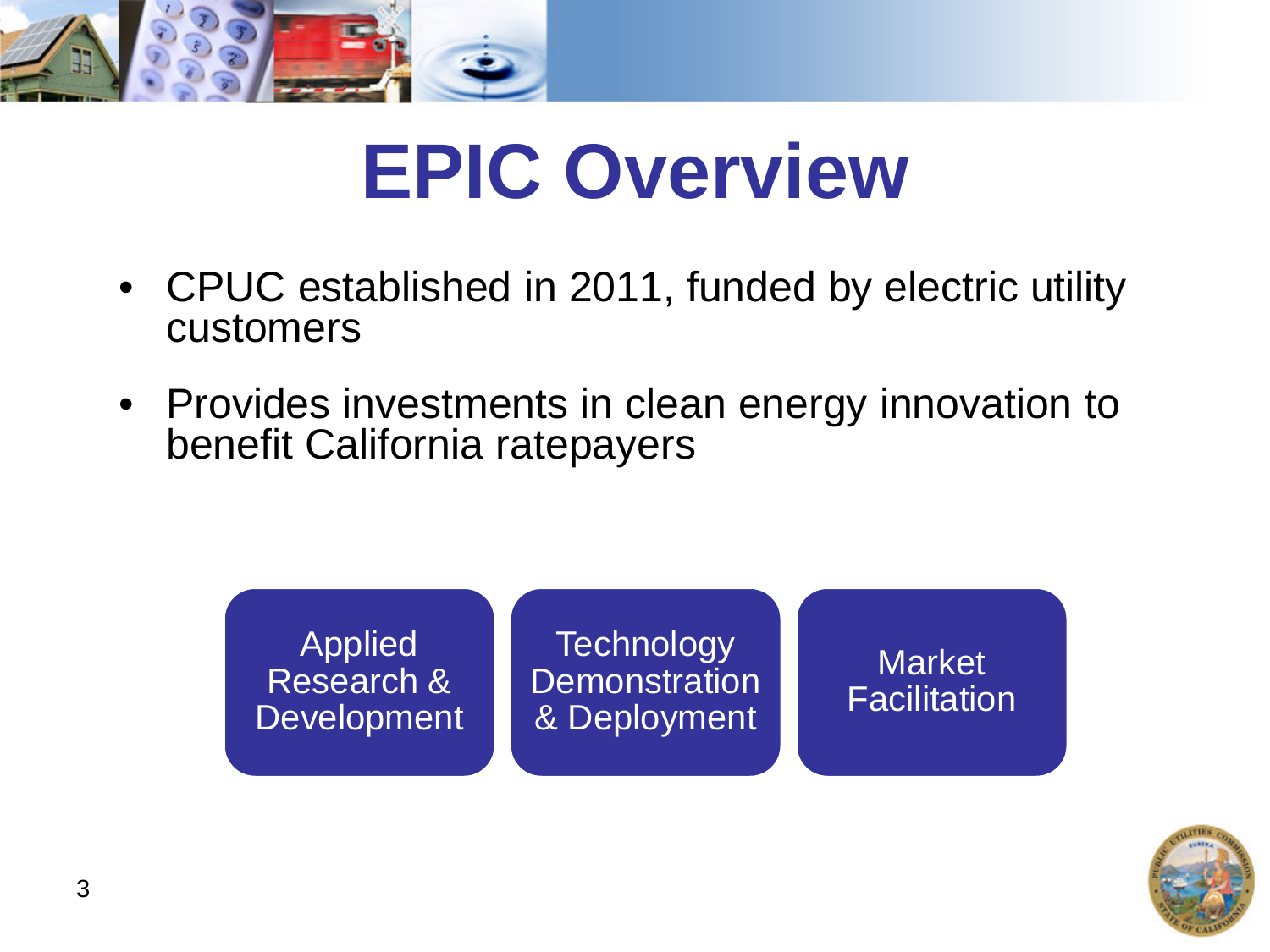

# **EPIC Key Accomplishments**

- 2017 Program Evaluation found program largely on track in meeting goals & providing ratepayer benefits
- By the end of 2018:
	- Funded 550+ projects
	- CEC \$380 M in match funding
	- 32% of CEC Technology Demonstration and Deployment funds awarded to projects in low-income or disadvantaged communities
- 47 projects focused on wildfires and/or resiliency

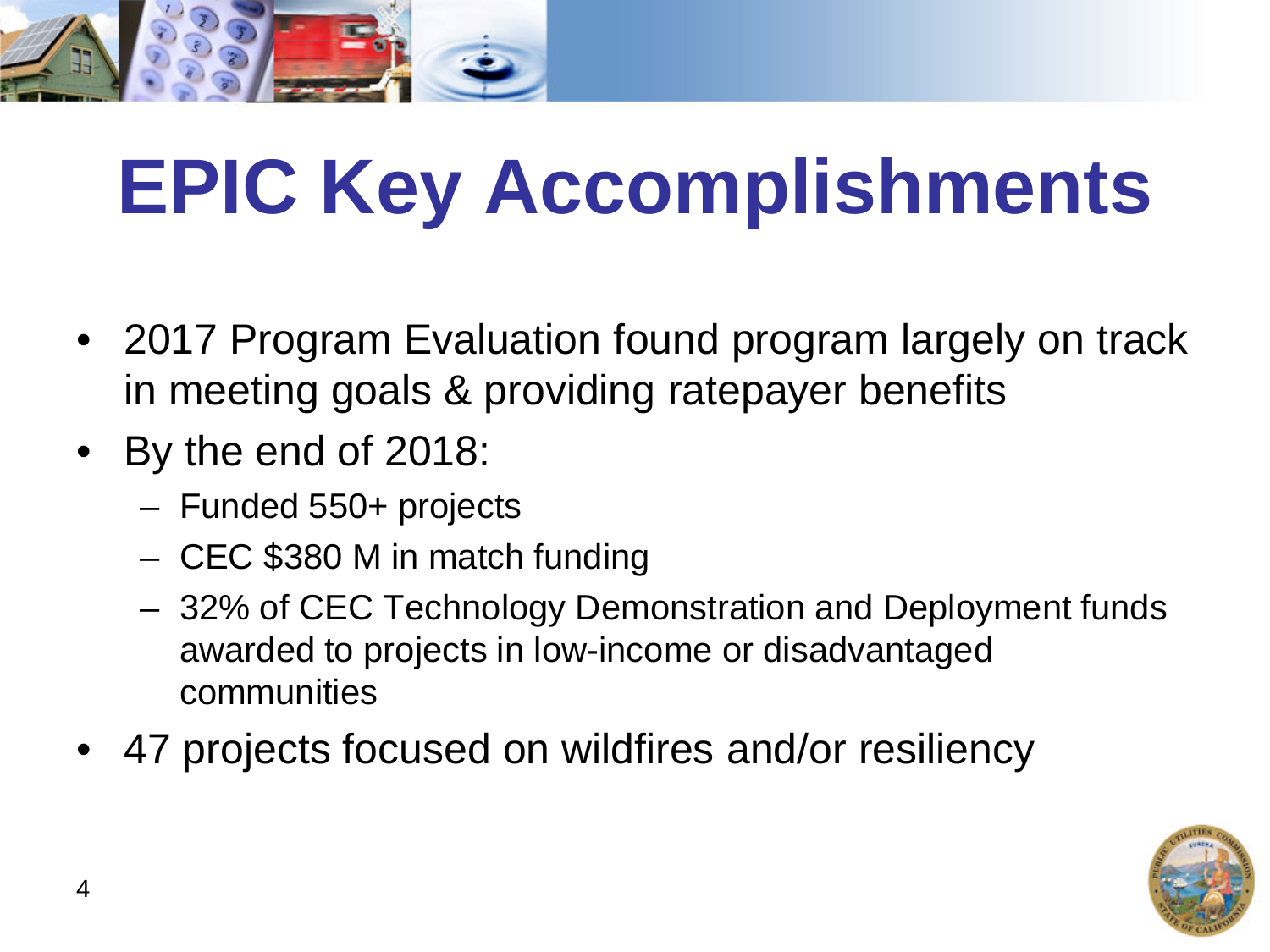

# **EPIC Recent Activity at CPUC**

- January & October 2018: CPUC approved administrator investment plans for 2018-2020
- April 2019: 3 utilities jointly submitted research administration plan to CPUC
- October 2019: CPUC created new rulemaking to consider EPIC beyond 2020

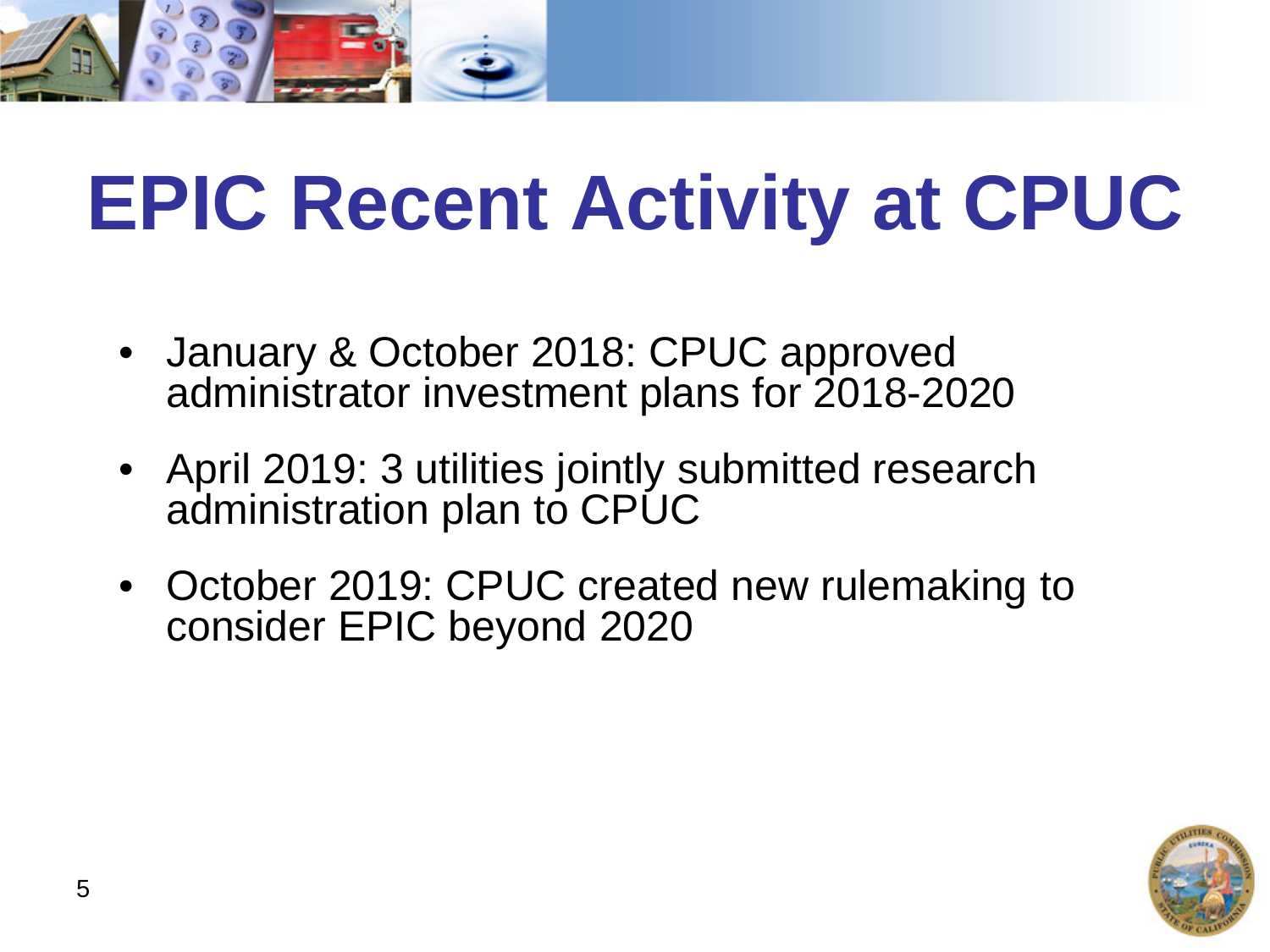

## **EPIC Continuous Improvement**

Policy + Innovation Coordination Group

Identify key EPIC results & CPUC needs and goals

Identify Policy + Innovation Partnership Areas

Support coordination, feedback, and info sharing

#### IOU Research Administration Plans

Transparent program admin

Portfolio optimization

Stakeholder engagement, info dissemination

Benefits quantification

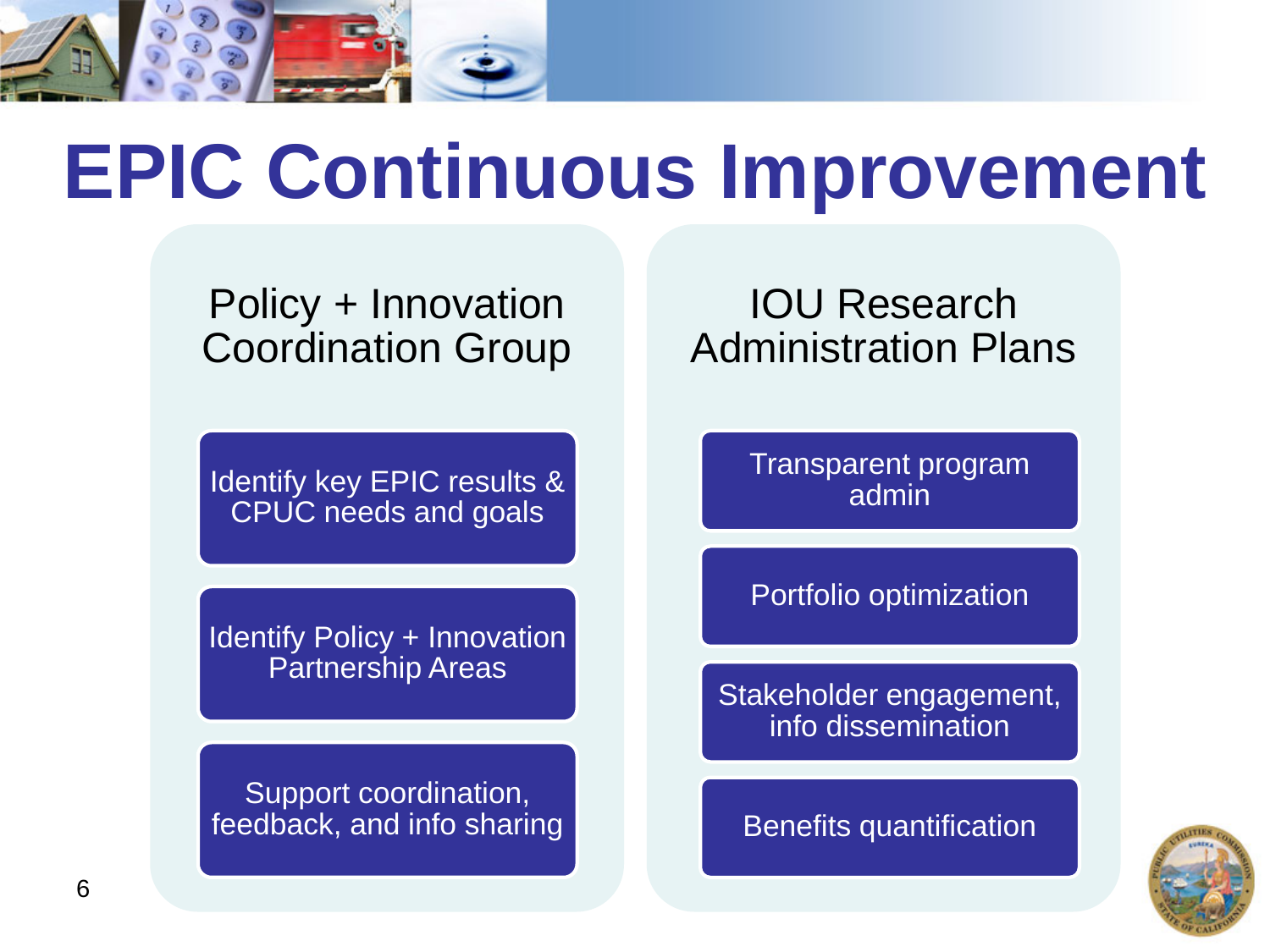

## **Future of EPIC**

New CPUC Rulemaking opened October 2019

Program Funding

- Level of funding after 2020
- Policy priorities

### Program Improvements

- Administration improvements
- Program evaluation structure